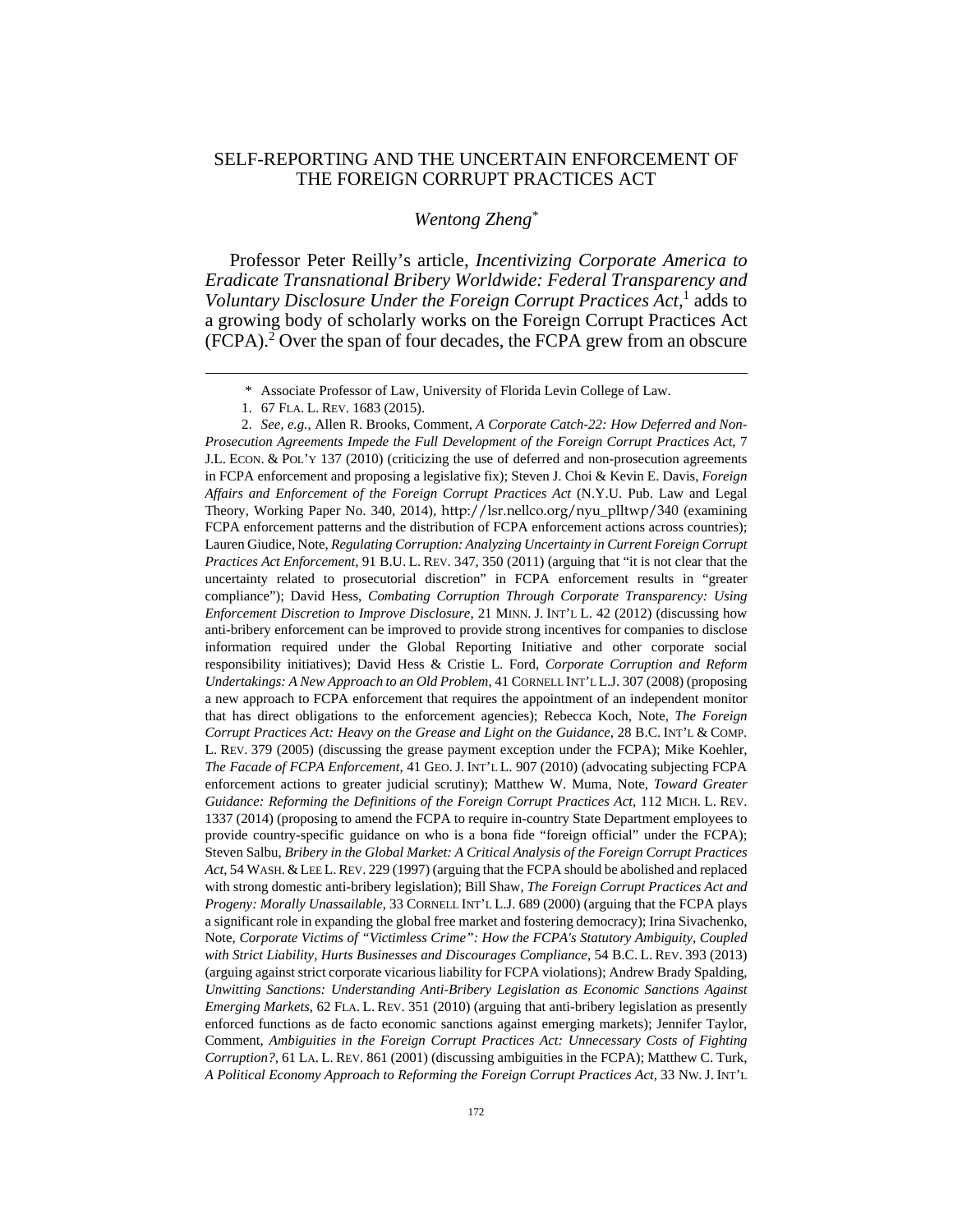anti-bribery statute into a law that sees frequent, high-stake enforcement actions.3 The enforcement of the FCPA, however, has been highly uncertain, thanks to an array of factors including ambiguities in the law's key provisions,<sup>4</sup> the frequent use of resolution vehicles that are subject to little judicial scrutiny and do not result in precedent,<sup>5</sup> and the lack of clear guidance from enforcement agencies.<sup>6</sup>

Professor Reilly's article contributes to the public discourse on the FCPA by highlighting one particular aspect of the law where its enforcement is uncertain: the doubtful benefit of self-reporting. After comparing cases where defendant companies self-reported FCPA violations with cases where defendant companies failed to self-report, Professor Reilly concluded that self-reporting does not appear to be a significant factor in determining the monetary penalties for FCPA violations.7 Professor Reilly observes that "voluntary disclosure does not guarantee a reduction in monetary penalties," nor does failure to selfreport "preclude a corporation from receiving a reduction in monetary

 3. *See* Zheng, *supra* note 2, at 1288–89 (discussing the FCPA's "uneven pace of enforcement").

 $\overline{a}$ 

L. & BUS. 325 (2013) (proposing transferring proceeds from FCPA enforcement to host countries where bribery takes place conditional on the host government's cooperation with the FCPA investigation); Charles B. Weinograd, Note, *Clarifying Grease: Mitigating the Threat of Overdeterrence by Defining the Scope of the Routine Governmental Action Exception*, 50 VA. J. INT'L L. 509 (2010) (discussing the "routine governmental action" exception under the FCPA); Amy Deen Westbrook, *Enthusiastic Enforcement, Informal Legislation: The Unruly Expansion of the Foreign Corrupt Practices Act*, 45 GA. L. REV. 489 (2011) (criticizing the FCPA's lack of clarity); Joseph W. Yockey, *Solicitation, Extortion, and the FCPA*, 87 NOTRE DAME L. REV. 781 (2011) (discussing how the FCPA should address bribe solicitation and extortion); Wentong Zheng, *The Revolving Door*, 90 NOTRE DAME L. REV. 1265 (2015) (using FCPA enforcement as a case study of regulators' incentives to expand the market demand for their post-government services).

 <sup>4.</sup> *See* Brooks, *supra* note 2, at 142–47 (discussing ambiguities in the FCPA's knowledge requirement, the definitions of "foreign officials" and "corrupt payment," and exceptions under the FCPA); Koch, *supra* note 2, at 389–92 (discussing ambiguities in the grease payment exception under the FCPA); Muma, *supra* note 2, at 1342–45 (discussing ambiguities in the definitions of "instrumentality" and "foreign officials" under the FCPA); Sivachenko, *supra* note 2, at 400–11 (discussing the broad and uncertain scope of the FCPA); Taylor, *supra* note 2, at 871–78 (discussing ambiguities in the intent and knowledge requirements and the exceptions and defenses under the FCPA); Weinograd, *supra* note 2, at 514–16 (discussing ambiguities in the routine governmental action exception under the FCPA).

 <sup>5.</sup> *See* Brooks, *supra* note 2, at 154–58 (arguing that the use of non-prosecution agreements and deferred prosecution agreements hinders the development of the FCPA as it prevents the development of case law); Yockey, *supra* note 2, at 825 (discussing the use of nonprosecution agreements, deferred prosecution agreements, pleas, and settlements in FCPA enforcement).

 <sup>6.</sup> *See* Taylor, *supra* note 2, at 878–79 (discussing the lack of standards or guidelines by which to determine whether conduct is prohibited under the FCPA); Westbrook, *supra* note 2, at 563–65 (discussing the lack of guidance from the DOJ and the SEC as to FCPA enforcement).

 <sup>7.</sup> Reilly, *supra* note 1, at 1703–10.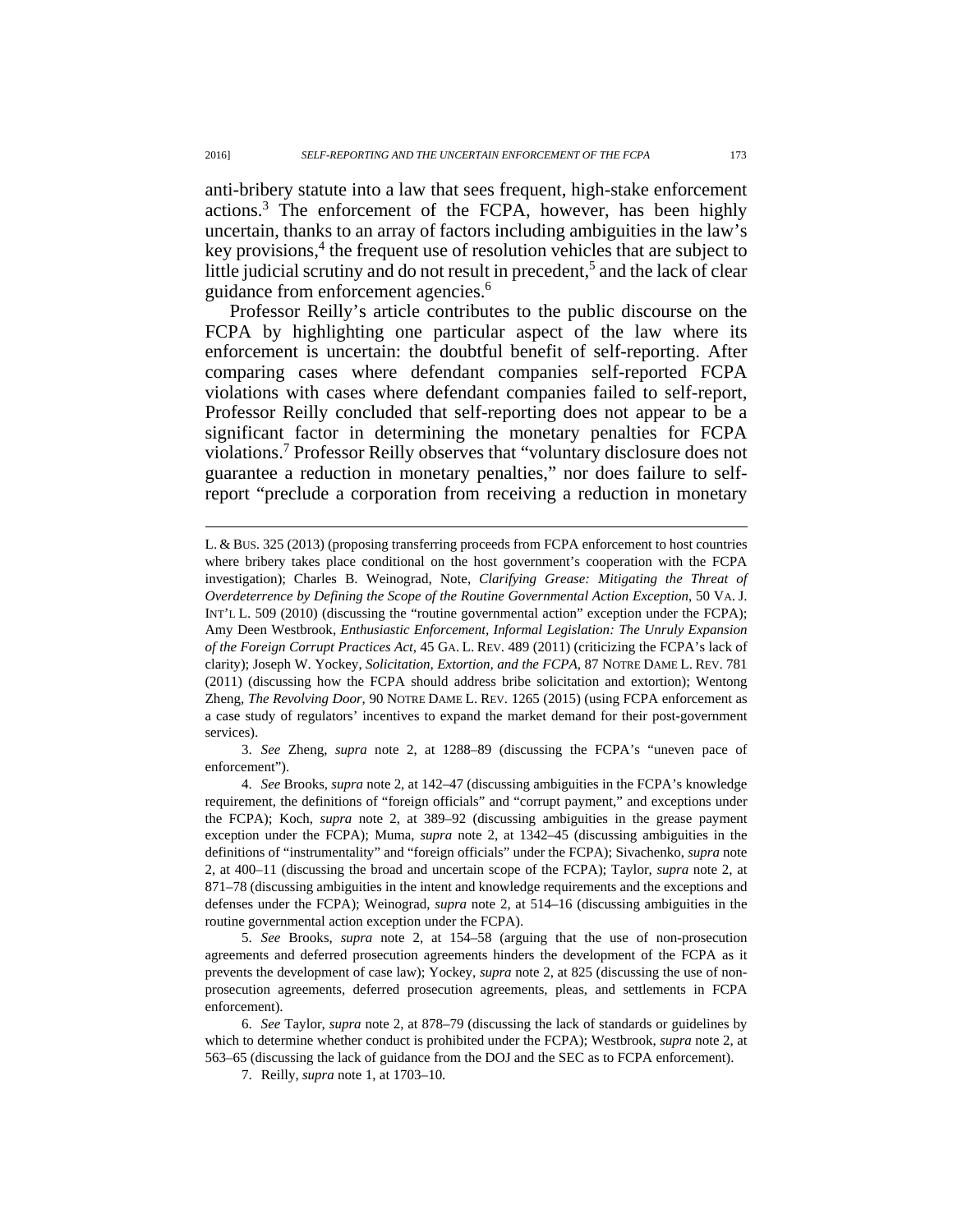penalties."8 Professor Reilly then examines in detail the FCPA investigation into Ralph Lauren Corporation, a case in which the defendant corporation is widely believed to have benefited from selfreporting its misconduct to the SEC.<sup>9</sup> Professor Reilly points to the significant ongoing obligations the SEC imposed on Ralph Lauren and expresses doubts that Ralph Lauren reaped any benefits from cooperating with the SEC.<sup>10</sup> Finally, Professor Reilly analyzes the calculations on the part of the defendant company that affects its decisions as to whether or not to self-report.11 Professor Reilly argues that "[a]lthough the risks associated with voluntary disclosure tend to be concrete and predictable, the rewards have been largely uncertain."12 Professor Reilly concludes his article by calling for the federal government to provide more guidance on the benefits of self-reporting.<sup>13</sup>

Professor Reilly's thesis, while straightforward, is predicated on an implicit assumption that uncertainty in FCPA enforcement is undesirable. Professor Reilly makes a compelling argument that when the misconduct *has already* taken place, the defendant company may choose not to selfreport the misconduct if the benefits of self-reporting are unclear. But from an ex ante point of view, the uncertainty surrounding the benefits of self-reporting, along with uncertainty in FCPA enforcement in general, may indeed induce potential defendant companies to comply with the FCPA in the first place. It is conceivable that a risk-averse business entity may be more likely to institute compliance programs and choose not to commit a misconduct when the legal sanctions for the misconduct are uncertain. Legal scholars have argued that such effects may exist in general criminal law contexts.14 To what extent there is a similar effect

 $\overline{a}$ 

 14. *See generally* Tom Baker, Alon Harel & Tamar Kugler, *The Virtues of Uncertainty in Law: An Experimental Approach*, 89 IOWA L. REV. 443 (2004) (reporting outcomes of an experimental study showing that the greater the uncertainty regarding the size of the fine or the chance of being caught, the more unlikely participants were to take the action); Ehud Guttel  $\&$ Alon Harel, *Uncertainty Revisited: Legal Prediction and Legal Postdiction*, 107 MICH. L. REV. 467 (2008) (arguing that individuals treat guesses concerning the future differently than guesses concerning the past and uncertainty could be exploited to generate optimal deterrence); Alon Harel & Uzi Segal, *Criminal Law and Behavioral Law and Economics: Observations on the Neglected Role of Uncertainty in Deterring Crime*, 1 AM. L. & ECON. REV. 276 (1999) (arguing that criminals prefer a scheme in which the size of the sentence is uncertain while the probability of detection and conviction is certain).

 <sup>8.</sup> *Id.* at 1709 (emphasis in original).

 <sup>9.</sup> *Id.* at 1711–17.

 <sup>10.</sup> *Id.* at 1715–16.

 <sup>11.</sup> *Id.* at 1717–25.

 <sup>12.</sup> *Id.* at 1725.

 <sup>13.</sup> *Id*. at 1730 ("[I]t is the federal government—whether through Congress or through the DOJ and SEC—that has the power, the ability, and the *responsibility* to provide the necessary guidance.").